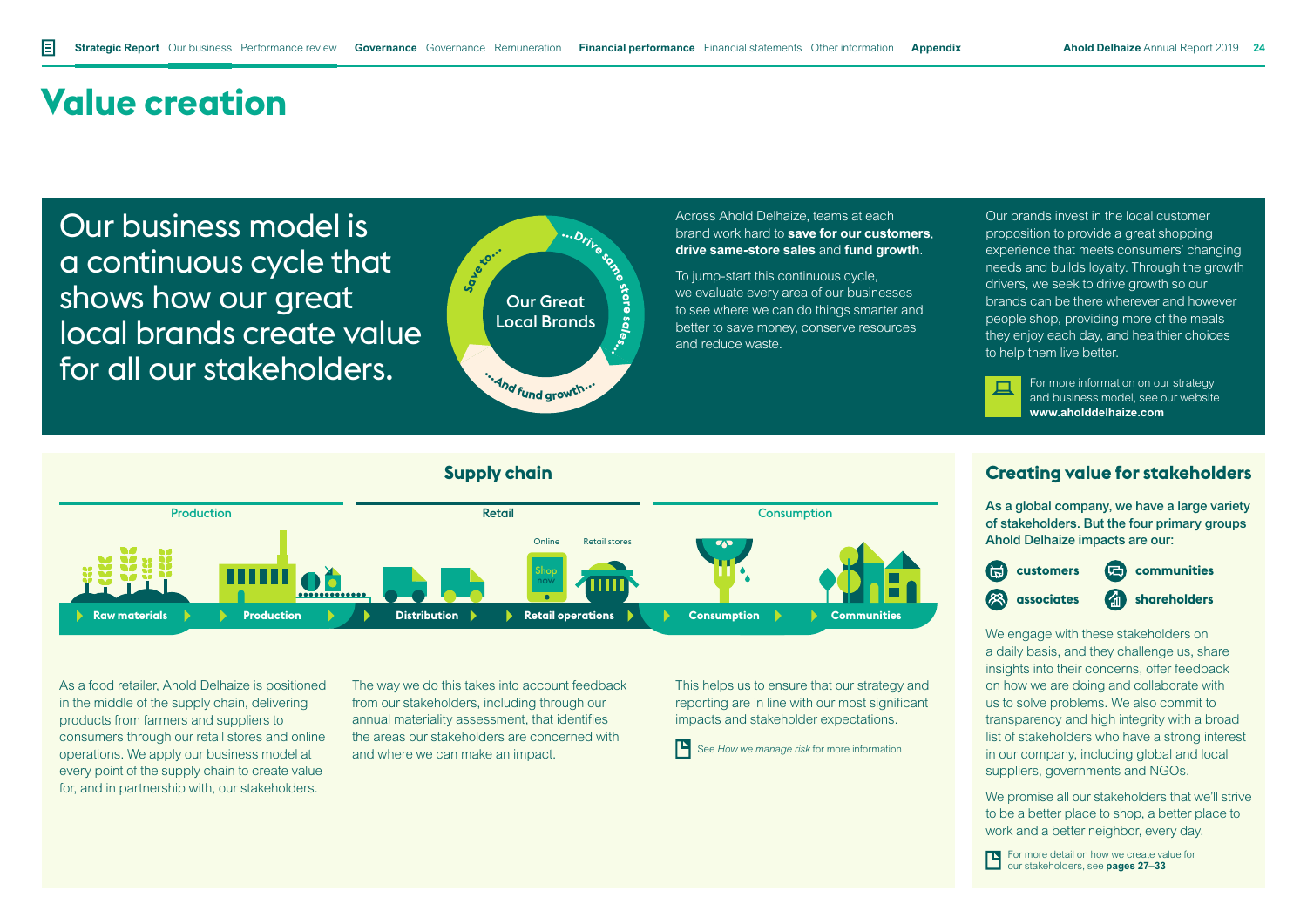## **Value creation**

The most important input, output and outcomes per capital that occur as we create value are summarized in the following table and explained in more detail, by stakeholder group, in the pages following. We followed the guidance of the International Integrated Reporting Council (IIRC), including its definition of six capitals every organization depends on for success, when we created the model.



|                                                                                                                                                                                                                                                                                                             |                                                                                                  | Input                                                                                                                                                                                                                                                                                                                                                                                                                                     | <b>Output</b>                                                                                                                                                                                                                                                                                                                                                           | <b>Outcomes for our stakeholders</b>                                                                                                                                                                                                                                                                                                                                                                           |
|-------------------------------------------------------------------------------------------------------------------------------------------------------------------------------------------------------------------------------------------------------------------------------------------------------------|--------------------------------------------------------------------------------------------------|-------------------------------------------------------------------------------------------------------------------------------------------------------------------------------------------------------------------------------------------------------------------------------------------------------------------------------------------------------------------------------------------------------------------------------------------|-------------------------------------------------------------------------------------------------------------------------------------------------------------------------------------------------------------------------------------------------------------------------------------------------------------------------------------------------------------------------|----------------------------------------------------------------------------------------------------------------------------------------------------------------------------------------------------------------------------------------------------------------------------------------------------------------------------------------------------------------------------------------------------------------|
| Our financial framework - Financial capital                                                                                                                                                                                                                                                                 |                                                                                                  |                                                                                                                                                                                                                                                                                                                                                                                                                                           |                                                                                                                                                                                                                                                                                                                                                                         |                                                                                                                                                                                                                                                                                                                                                                                                                |
| We strive for strong operational<br>performance and best-in-class cash<br>generation. A strong balance sheet and<br>sustainable profits are essential to our<br>business model and to fund growth.<br><b>Across Ahold Delhaize, each brand</b><br>works to save, drive same-store sales<br>and fund growth. | $\circledast$<br>portfolio<br>and scale<br>efficiencies                                          | <b>Short- to medium-term focus:</b><br>• Delivery of consistent and sustainable results<br>• €1.9 billion Save for Our Customers target<br>for 2019-2021<br>Long-term focus:<br>• Financial solidity<br>• Solid investment grade credit rating<br>• Environmental, Social and Governance (ESG)<br>investment and prioritization                                                                                                           | Our 2019 results:<br>• Net sales: €66.3 billion<br>• Net consumer online sales growth<br>(at constant rates): 28.6%<br>• Underlying operating margin: 4.2%<br>• Free cash flow: €1.8 billion<br>• Underlying earnings per share (EPS): $€1.71$ ;<br>increase of 8.4% over 2018<br>• Completion of €1bn share buyback program<br>in 2019 and announcement of new program | • Strong balance sheet with attractive returns to<br>shareholders through a sustainably growing dividend<br>and the return of excess liquidity to shareholders<br>• Dividend payout ratio of 40-50% of underlying<br>net income<br>• Funds to invest in customers and growth - Save for<br>(臣<br>Our Customers savings of €709 million in 2019<br>• Achievement of ESG goals                                   |
|                                                                                                                                                                                                                                                                                                             |                                                                                                  |                                                                                                                                                                                                                                                                                                                                                                                                                                           | for 2020 amounting to $\epsilon$ 1bn                                                                                                                                                                                                                                                                                                                                    |                                                                                                                                                                                                                                                                                                                                                                                                                |
| <b>Omnichannel network - Tangible capital</b>                                                                                                                                                                                                                                                               |                                                                                                  |                                                                                                                                                                                                                                                                                                                                                                                                                                           |                                                                                                                                                                                                                                                                                                                                                                         |                                                                                                                                                                                                                                                                                                                                                                                                                |
| We meet our customers every day<br>in our network of stores and pick-up<br>points and through our delivery services.<br>We take a disciplined approach to capital<br>investments and a balanced capital<br>allocation.                                                                                      | $\circledcirc$<br>omnichannel<br>growth<br>$\circledR$<br>portfolio<br>and scale<br>efficiencies | <b>Short- to medium-term focus:</b><br>• 6,967 brick-and-mortar stores, 242 of which<br>were newly opened / acquired in 2019<br>• 987 pick-up points<br>• Warehouse automation<br>Long-term focus:<br>• Ongoing cash capex spend of approximately<br>3% of sales<br>• Omnichannel growth – expanding our footprint<br>and in-store experience<br>• State-of-the-art online platforms<br>• Balanced capital allocation<br>• Meal solutions | • Service to more than 54 million customers<br>per week<br>• 12 million online visitors<br>• Net consumer online sales growth<br>(at constant rates): 28.6%<br>• 454 stores remodelled in 2019                                                                                                                                                                          | • Funding of growth in key retail and eCommerce<br>(る)<br>channels - inorganic and organic<br>• Return on capital among top quartile of the industry<br>• A leading customer experience that helps<br><u>៍</u><br>save time<br>• The ability for customers to shop wherever<br>and whenever they want<br>• Access to same-day pickup or delivery for 59%<br>of our U.S. customers<br>• State-of-the-art stores |
| Technology - Intellectual capital                                                                                                                                                                                                                                                                           |                                                                                                  |                                                                                                                                                                                                                                                                                                                                                                                                                                           |                                                                                                                                                                                                                                                                                                                                                                         |                                                                                                                                                                                                                                                                                                                                                                                                                |
| We believe technology can help people<br>live better – and we are leveraging it for<br>the benefit of our customers and our<br>business.<br>We have policies and procedures at<br>all levels of our operations that are<br>aimed at ensuring the quality and<br>safety of products sold.                    | $^{\circledR}$<br>technology<br>$\circledR$<br>best talent                                       | <b>Short- to medium-term focus:</b><br>• Knowledge and expertise<br>• Strong local brands<br>• Inspiring apps and loyalty card programs<br>• Digital solutions<br>• Rollout of self-scan solutions<br>• Nutritional navigation systems<br>Long-term focus:<br>• Innovation and data – redefining retail<br>through AI and robotics                                                                                                        | • 66% of net sales generated by loyalty card<br>members<br>• 1,989 stores offering self-scan solutions<br>• Healthy product navigation systems in<br>seven brands<br>• Understanding of local consumer needs<br>• Efficient processes<br>• Established partnerships to accelerate<br>research and development of AI and robotics                                        | • Increase in the number of personalized offers<br>6<br>to our customers<br>• 5.4 million monthly active mobile app users<br>• Enhanced omnichannel presence and improved<br>customer experience<br>• Make healthier choices easier<br>• Healthy and safe products<br>• Efficient processes facilitating savings for<br>our customers<br>$\bullet$ • Improved internal digital capabilities                    |

6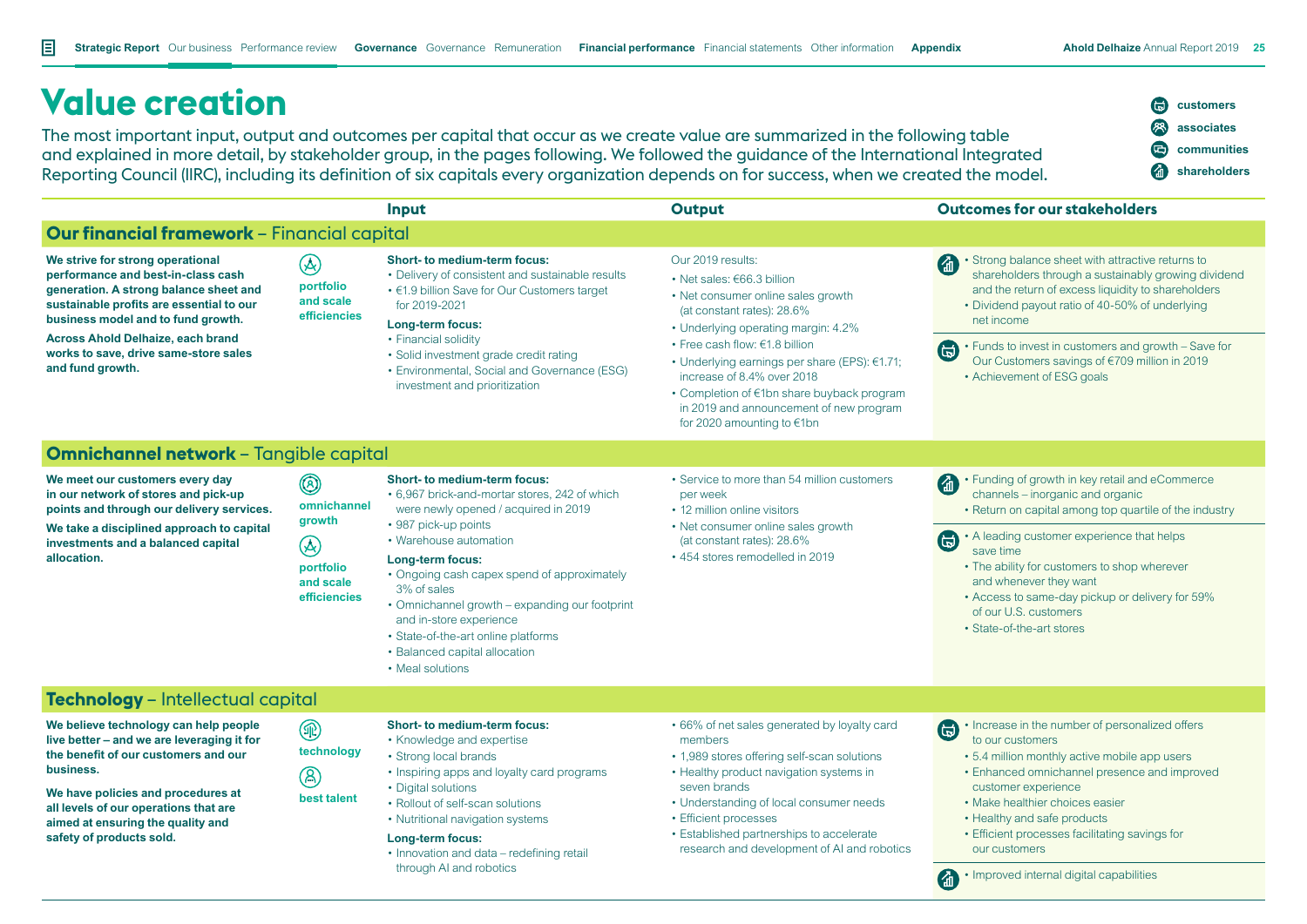**customers associates communities shareholders**

# **Value creation Input Output Outcomes for our stakeholders Associates** – Human capital

**We are committed to the continued development of our associates, with a strong focus on diversity and inclusion and providing a safe and healthy work environment.** 

**Cultivating our talent supports individual and business growth. Investing in our people ensures we are aligned in our company's purpose, to help people eat well, save time and live better.**

| $\circledR$ | <b>Short-to medium-term focus:</b> |  |  |  |
|-------------|------------------------------------|--|--|--|
|             | • Diverse workforce                |  |  |  |
| best talent | • Digital / data mindset           |  |  |  |

- Digital / data mindset • Associate wages and safety, health and well-being
- **Long-term focus:**
	- Development and training programs
	- Programs to attract the best talent
	- Corporate culture and values
	- Focus on diversity and inclusion
- Net sales per associate (FTE) of €286 thousand
- 54% women in workforce
- 13% Executive Committee members is female
- 67% part-time associates
- Rate of lost days due to accidents of 2.1 per 200,000 hours worked (2018: 2.4)
- 55% of associates under collective labor agreements
- 17% reduction of serious injuries
- 6.4 million training hours in 2018

#### • Job opportunities

- Better place to work
- 2019 associate engagement score of 80% (2018: 79%)
- 2019 associate development score of 72% (2018: 72%)
- 2019 inclusive workplace score of 78% (2018: 78%)
- 2019 Healthy workplace score of 76% (2018: 74%)
- Skilled workforce
- Safe place to work

#### **Communities** – Social and relationship capital

**Our brands are closely connected to their communities, playing a role in the lives of millions of people every day. We feel a deep sense of responsibility for helping people live better.**

**Our influence – and the positive impact we can have – extends much further than our operating area. Through our suppliers, we are connected to, and impact, communities across the globe.**

#### $\circledcirc$ **healthy and sustainable**

**technology**

 $^{\circledR}$ 

**l technology**

 $^{\circledR}$ 

**omnichannel growth**

**healthy and sustainable**

 $\circledcirc$ 

- **Short- to medium-term focus:** • Focus on providing information on healthy living
- Donations, sponsorships and partnerships
- Personal data privacy

#### **Long-term focus:**

- Promotion of health and well-being
- 80% of own-brand production units in high-risk countries meeting social compliance standards (by end 2020)
- 100% of own-brand food production sites certified against GFSI or equivalent standard (by end of 2020)
- 50% of own-brand food sales from healthy products (by 2020)
- 71% of own-brand production units in high-risk countries meeting social compliance standards
- Sustainable sourcing of products, including seven critical commodities
- 90% of own-brand suppliers GFSI-certified
- 22.7 million addressable loyalty program participants
- Good relationships with communities in our markets
- Own-brand food sales from healthy products
- €358 million income taxes paid
- 48% of own-brand food sales from healthy products in 2019
- 95% of own-brand products with front-of-pack nutritional labeling in 2019
- Over seven billion personalized offers sent in 2019
- Better place to shop
- More health-conscious / informed consumers
- Reduced sugar, salt and fat in own-brand products

#### A • Better neighbor

- Connected communities
- Associates assisting communities during critical times
- Status as responsible taxpayer

#### **Products and climate** – Natural capital

**Climate change is a significant global issue impacting our society, our quality of life and our business. The natural environment can be positively or negatively affected by business activities.**

**The products we sell rely on natural resources, and how they are grown and produced impacts soils, water resources, and biodiversity. We aim to make it easier for customers to understand these connections and more easily shop for sustainably-sourced products.**

#### **Short- to medium-term focus:**

- Waste minimization and plastic reduction
- Lowering of carbon emissions
- Implementation of Science-Based Targets
- Product transparency and safety
- Respect for human rights

#### **Long-term focus:**

- Biodiversity sourcing of products, including seven critical commodities
- Impact of climate change and eliminating waste
- Building and maintenance of long-term relationships with strategic suppliers
- $\cdot$  4,056 thousand tonnes CO<sub>2</sub> emissions (SBT): reduction of 159 thousand tonnes in 2019
- €1.5 billion in inventories written off during 2019 (own operations) (represents 2.3% of net sales)
- 6,649 million kilowatts of energy consumed in 2019 (own operations)
- Food waste of 255 thousand tonnes in 2019
- Increased number of products with clean labels in our U.S. brands

#### $\cdot$  32% CO<sub>2</sub> reduction compared to 2008

- 9% food waste (per sales) avoided since 2016 • Sustainably sourced products
- Better neighbor
	- Mitigating negative impact on biodiversity
-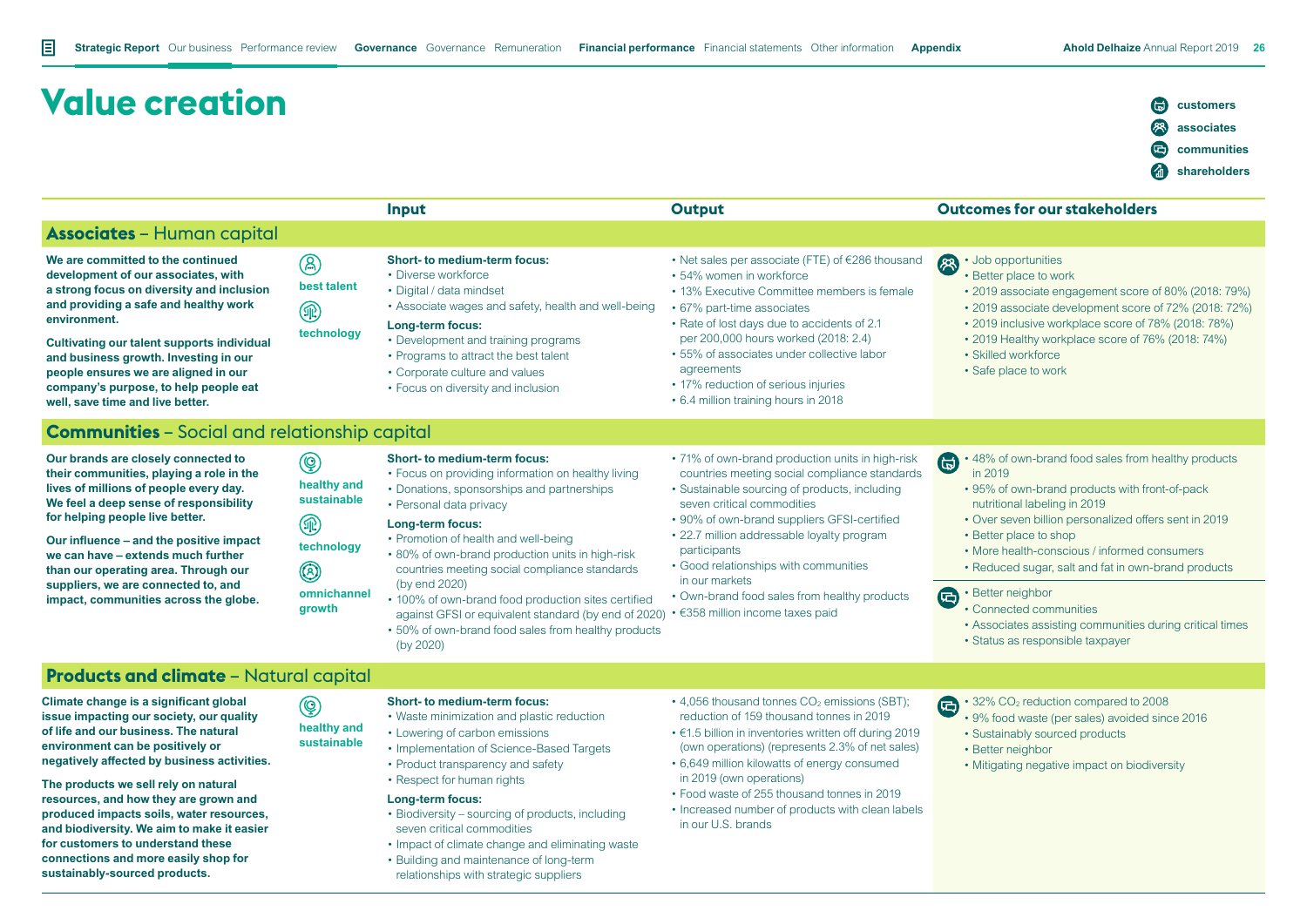## **Creating value for our stakeholders Customers**



### Our business is built on our relationships with our customers.

We help them eat well, save time and live better by enhancing the whole customer journey – from when they plan their shopping, to the shopping experience itself and even afterwards, when they enjoy our products at home or on-the-go.

5.4m **monthly active mobile app users**



**own-brand food sales from healthy products** 66%

**net sales generated from customers enrolled in our loyalty programs in 2019**

We meet our customers every day in our network of stores and pick-up points and through our delivery services – all of which enable customers to shop wherever and whenever is most convenient for them. In 2019, we offered our services to even more customers by opening 242 new stores, remodeling 454 stores and increasing our portfolio of pick-up points by 425. We opened new formats, such as urban stores Fresh Atelier in Belgium and Giant Heirloom Market in the U.S., to further customize our offering to the needs of local shoppers.

#### **Personalizing shopping through tech-enabled loyalty programs**

Using technology, through our popular loyalty programs, we are able to make the shopping experience even more relevant by increasingly personalizing it to each customer's specific needs. Approximately 66% of net sales are generated from customers enrolled in our loyalty programs. Over 20 million customers have signed up to receive personalized communications and offers from our local brands, based on their shopping behavior and preferences.

We have adopted a set of Principles for the Responsible Use of Data to ensure we respect people's privacy and act ethically in our business.

We have now implemented digitalized loyalty programs in almost all of our brands and are continuously expanding the range of loyalty benefits and services they provide. Customers often access these benefits through popular apps and websites – such as Albert Heijn's website, which in 2019 was voted by consumers as "Best Website" in the supermarket category of the Website of the year (Website van het Jaar) award, the largest online audience award in the Netherlands.

Through our loyalty programs, we look for innovative ways to provide value to our loyal customers. In 2019, Food Lion received an award for its Shop & Earn personalized loyalty rewards program. Through it, customers can track monthly progress against offers in real time using the Food Lion mobile app or website and redeem wallet earnings automatically on their next purchase.

#### **Helping customers live better in a healthy and sustainable way**

One way we support customers in their aim to live better is by helping them make healthier and more sustainable choices for themselves and the environment.

For example, many of our brands use nutritional navigation systems to help customers choose healthier products. In Europe, Delhaize was the first Belgian retailer to adopt Nutri-Score in 2018. Albert Heijn rolled it out in 2019, and our other European brands are currently evaluating the program. In the U.S., all our brands use a similar program, Guiding Stars.

We also make sure to offer customers a wide variety of healthy and sustainable products when they shop. In 2019, 48% of our total own-brand food sales came from healthier products – and we have the ambition to grow this to 50% by the end of 2020.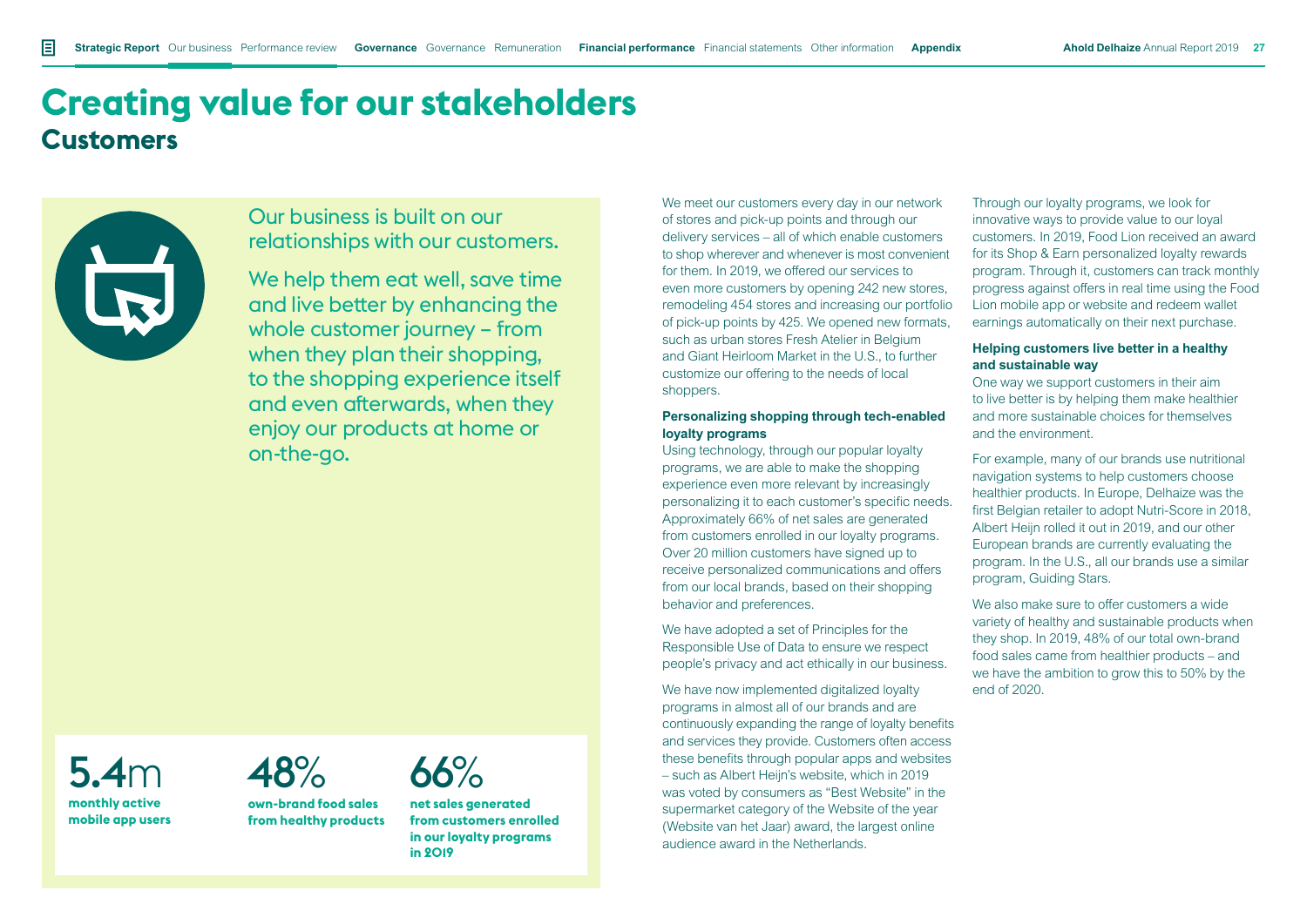### **Creating value for our stakeholders Customers** *continued*



We ensure the products we offer customers are safe, of high quality and are sourced and produced taking into account their environmental and social impact. In 2019, 71% of the production units of our own-brand products in high-risk countries were audited against acceptable social compliance standards.

We have identified seven critical commodities linked to major environmental and social issues such as deforestation, carbon emissions, child labor, forced labor, illegal fishing and overfishing. We have embedded programs in our operations to make sure these commodities – coffee, tea, cocoa, palm oil, soy, seafood and wood fibers – are sourced in a way that mitigates the negative impacts on the environment and communities where they come from.

Alfa Beta has helped develop a new internationally recognized certificate for sea bream and sea bass, as part of its efforts to offer customers seafood from sustainable and responsible sources. The brand is the first Greek retailer to carry the certified product in its stores, under its own-brand label AB Choice. For more details on our progress on the critical commodities, see *Performance review: Group non-financial review*.

#### **Saving to provide more for our customers**

We leverage our scale to save for our customers and ensure we can offer them the best prices and service. In 2019, we exceeded our target. delivering €709 million in savings over the year through our Save for Our Customers program.

We continuously look for ways to add more of the services customers want to our portfolio. In 2019, Albert Heijn acquired the FoodFirst Network – which provides subscribers with advice and tips from experts on nutrition, health, exercise and relaxation – to accelerate its ability to inspire people to live a healthy lifestyle and create a shopping experience that fits the personal needs of each customer.

Our Dutch drugstore chain, Etos, took over the Solvo Group, owner of popular health-related websites in the Netherlands, making it the largest provider of health and wellness information and products for consumers in the country. This marked an important step for Etos towards establishing a new drugstore concept that serves customers around the clock through a combination of physical stores and 24-7 online health information.

#### **Staying engaged with customers to better serve their needs**

Our associates help to develop and maintain close relationships with our customers through their everyday interactions. They provide advice and support as customers shop in our stores, make sure online orders are accurate and complete and staff the strong customer service departments we operate at each of our brands, where customers can ask questions and get assistance.

We make sure to stay tuned in to what customers want through third-party surveys, consumer studies, focus groups and through the immediate feedback they provide to our customer service departments, associates and websites and through social media. This way we know what they want and how we can keep adding value to their shopping experience both in the short and the long term.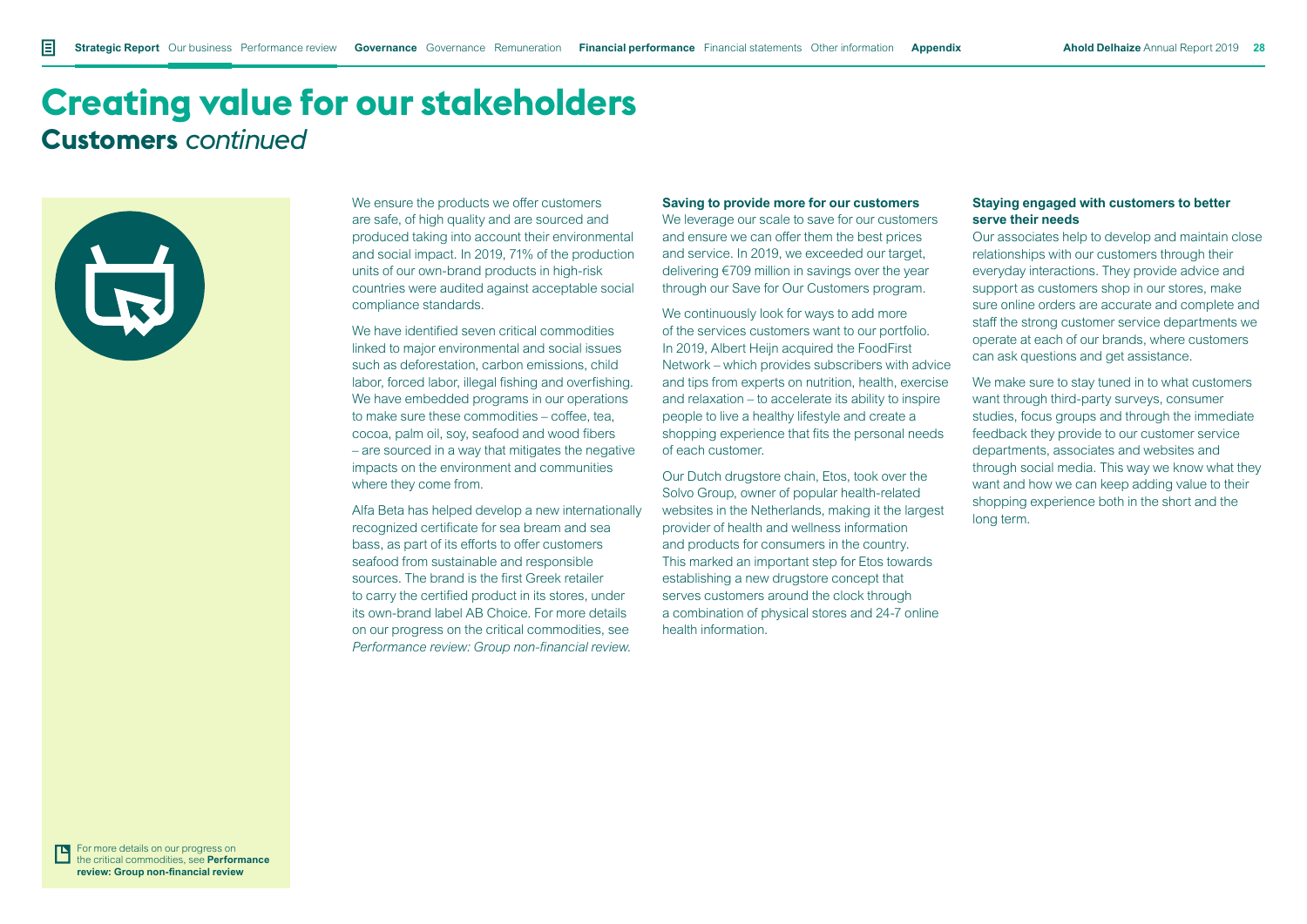## **Creating value for our stakeholders Associates**



Associates are at the center of our relationships with customers and communities.

They bring our Leading Together strategy to life every day, working together to serve customers across our stores, warehouses and support offices.

And they are the reason we have deep connections in our local communities.

## 78%

**score on Inclusive Workplace from our associate engagement survey**



**of the workforce is female**

## 4-6 weeks

**amount of fully paid parental leave benefits now available to full-time associates of Ahold Delhaize USA brands**

#### **Committed to diversity and inclusion**

We strive to be a better place to work where associates reflect the markets we serve and where their voices are heard and valued, they find purpose in their work, and they can grow and contribute to the fullest extent. For this reason, diversity and inclusion is a key focus area in all our businesses.

We are committed to tracking and monitoring our candidate and succession slates at the officer level. We select and develop associates from all backgrounds, building diverse succession pools and an inclusive environment. We hold our leaders accountable for inclusion by tying an Inclusive Workplace metric from our yearly associate engagement survey to their annual incentive. In 2019, we had a score of 78% on the Inclusive Workplace dimension, four points higher than the retail benchmark. We are proud of the inclusive culture we are building with and for our associates.

The U.S. brands, including Retail Business Services and Peapod Digital Labs, were recognized as Best Places to Work for LGBTQ equality earlier this year. They received perfect scores on the Human Rights Campaign Foundation's 2020 Corporate Equality Index.

#### **Supporting associate development**

Our brands offer development programs for associates that fit their needs and make sure they receive individual appraisals to identify their strengths and opportunities for further development. In 2019, more than one million learning modules were completed, and offered a wide variety of ways for associates to learn and grow.

There are many talent programs in place for future leaders, including internships, co-op programs, management traineeships, accelerated development and leadership development programs. Leaders play a pivotal role in fostering the right culture, and these programs help drive individual and company growth. Ahold Delhaize Retail Academy, Gearing up for Growth, From Purpose to Legacy, and Leadership Decoded (focused on digital mindset) are just a few examples of the development programs we offer.

#### **Creating a good work-life balance**

Our brands offer flexible working hours, where possible, and make sure associates can have a good work-life balance. Our great local brands are enhancing their leave policies. For example, all Ahold Delhaize USA brands are now offering parental leave benefits providing full-time associates between four and six weeks of fully paid leave after the birth, adoption or legal placement of a child. This new benefit demonstrates our brands' commitment to flexibility, diversity and inclusion, and our value Care.

#### **Offering equal opportunities for everyone**

Our businesses are committed to the principles of equal employment opportunities, freedom of association and respecting the legal right to collective bargaining and we offer associate wages that are in line with market practice. In 2019, 55% of our associates were covered by collective bargaining agreements. In April 2019, negotiations with local unions representing Stop & Shop associates led to an 11-day strike before a new agreement was reached. For more information, see *Performance review: Group financial review*.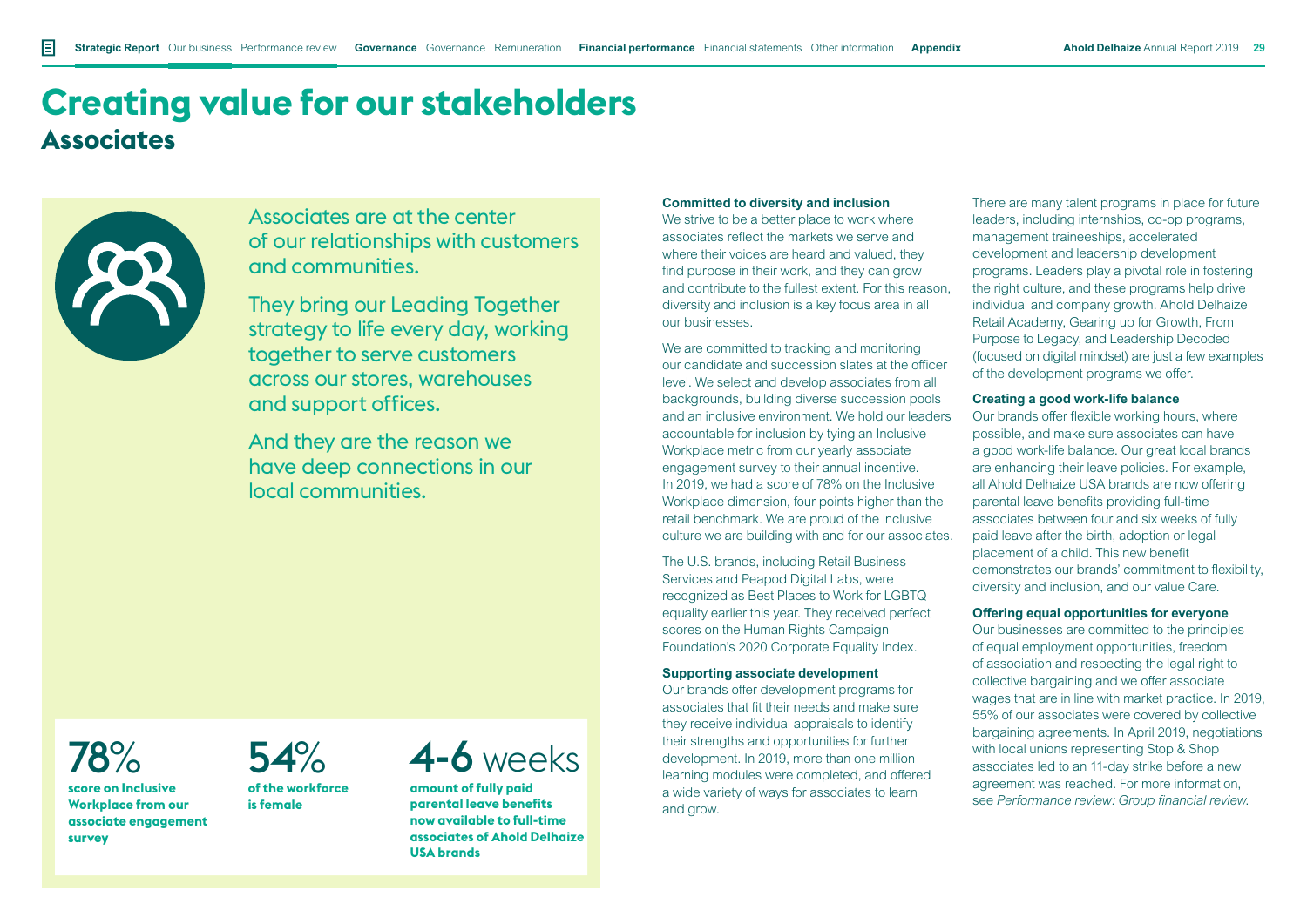### **Creating value for our stakeholders Associates** *continued*



In 2019, 54% of the workforce across all brands consisted of females. Our Supervisory Board is currently 33% female, and our Management Board will be 25% female as of April 2020. Of the total associates in leadership positions (director and above), 31% are female. We continue to focus on gender balance and in 2019, we signed the CEO Statement of Support for the UN Women's Empowerment Principles. We have also signed the LEAD Network Europe's CEO Pledge to accelerate gender parity and inclusion in our industry.

#### **Providing a healthy and safe place to work**

Workplace safety is another important priority for us. We strive to make sure associates are working in a healthy and safe environment, through several company-wide focus areas.

Ahold Delhaize brands have established executive safety committees as a forum to review and discuss operational risks within the business. They have increased the awareness and prioritization of safety in their communications, at management meetings and through events such as World Day for Safety that support our commitment to ensure a safe place to work and shop.

All of the brands are focused on reducing work-related injuries and have initiated a global focus on activities that lead to Serious Injury and Fatality (SIF) risk. This includes prevention and risk reduction for high-risk activities, such as associates working at heights. We also report the frequency of SIF injuries, to provide more accurate insights into the effectiveness of safety prevention programs. In 2019, the rate of lost days due to accidents decreased by 12.5% and serious injuries decreased by 17%.

Despite the focus on keeping associates safe, in 2019, our Mega Image brand experienced a tragic road accident involving a bus transporting 15 store associates to work in Bucharest, Romania. Eight of them died and seven others were seriously injured in the collision. After many people both inside and outside of the company expressed a desire to help, the brand set up a fund to benefit the victims and their families.

Situations like this increase our dedication and focus on safety, and we strive to learn from tragedy so we can review and enhance safety standards and requirements in our operations.

#### **Making sure associates have a voice**

Each year we conduct a global engagement survey to hear from associates about what's working well and where the company can improve. In 2019, we had a participation rate of 80% and an overall engagement score of 80%. The survey showed that associates feel they work in a safe environment, have clear job expectations, are empowered to make decisions and are treated with respect. In addition, associates provided constructive feedback related to career opportunities and increasing cooperation across the various functions.

#### **Building deep connections to our communities**

Associates connect our brands to their neighborhoods and communities – after all, this is where they live and work. Their knowledge of local needs and passion for being of service enables the brands to do good in a relevant way in all our communities and be better neighbors.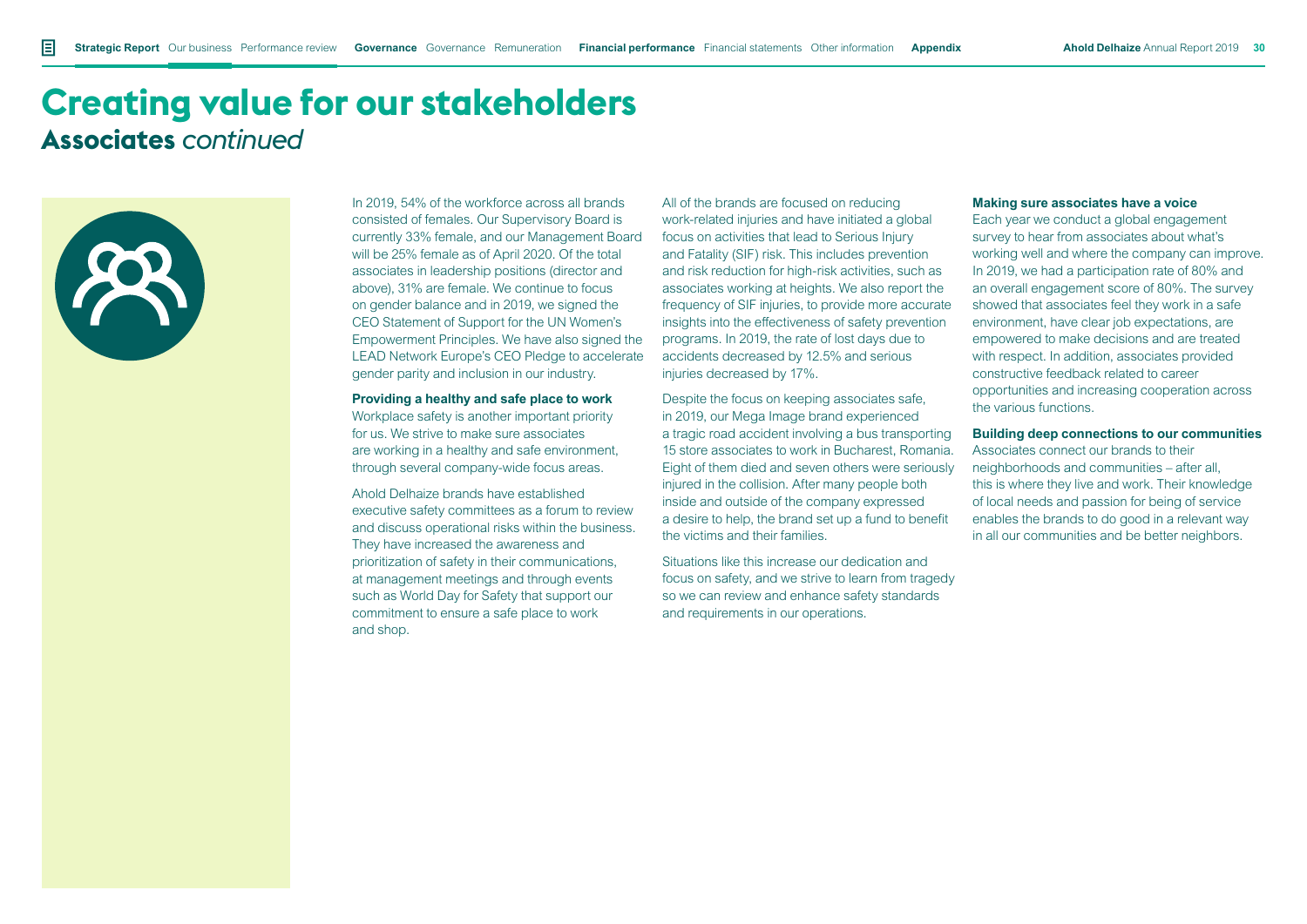## **Creating value for our stakeholders Communities**



Our brands are closely connected to their communities, playing a role in the lives of millions of people every day.

Many of our stores are places where neighbors come together not only to shop, but to have a chat, grab a coffee or even share a meal.

We feel a deep sense of responsibility for helping people live better in the communities we serve.

#### 56,681 **tonnes of food donated to food banks**

## 100%

**of own-brand plastic packaging we commit to make reusable, recyclable or compostable by 2025**

## 1 billion

**meals Food Lion committed to donate to neighbors in need by the end of 2025**

#### **Supporting our communities when and where they need it most**

Our work to reduce our negative impact on the environment becomes more urgent as we see our local communities already feeling the effect of climate change, with extreme weather events, such as hurricanes and flooding, becoming more prevalent. Our local brands are there for our communities when disaster strikes; for example, when Hurricane Dorian hit the East Coast of the United States in September, Food Lion aided relief efforts by accepting financial donations at its stores to benefit the American Red Cross and by providing water, supplies and food to those displaced by the storm.

In addition, each of our brands has a community engagement program in place to support local needs all year round. In 2019, we donated 56,681 tonnes of food to food banks and we donated €17.5 million to community projects. For example, customers at Giant/Martin's donated a recordbreaking \$794 thousand to support local hungerrelief efforts during the biannual Bag Hunger campaign. Funds raised go to more than 100 local food pantries. Since 2008, the Bag Hunger campaigns have raised over \$12.3 million. Through its "Food Lion Feeds" program, our Food Lion brand expanded its long-term partnership with Feeding America®, to address hunger and engage customers in a bigger way while committing to donate one billion more meals to neighbors in need by the end of 2025.

At the end of 2019, Mega Image launched its first internal volunteerism program, "12 Acts of Kindness." Associates can choose a charitable cause to support each month, through their intranet platform, Mega Community, and either give their time or a monetary donation.

#### **Respecting human rights**

We are committed to respecting the human rights of our associates, our customers, our communities and the people who work throughout our supply chains. We finalized our global human rights due diligence this year, to identify salient issues in our own operations and our supply chains. The report will be published in the first half of 2020.

#### **Promoting health and well-being locally**

As a food retailer, health and well-being is a major focus area for us in helping people in our communities live better. Many of our brands work to increase awareness among children of the importance of eating well and consuming healthy food. They create educational programs and invite children into their stores to learn more about food retail, and particularly, healthier eating. For example, our Serbian brand continued to operate its innovative Maxi School Caravan that travels around bringing education about healthy eating to thousands of children in elementary schools across the country.

#### **Focusing on our environment**

We are working hard to eliminate waste, reduce the use of plastics in our operations and lower our carbon emissions. In 2019, our total waste increased slightly to a total of 1,039 thousand tonnes. At the same time we increased our waste recycling by one percentage point to 77% and we implemented several programs to reduce the amount of plastic we use. We joined the New Plastics Economy Global Commitment, led by the Ellen MacArthur Foundation in collaboration with the UN Environment Programme, and committed to make 100% of our own-brand plastic packaging reusable, recyclable or compostable by the end of 2025. Many of our brands implemented initiatives to reduce plastic packaging. For example, after Delhaize Belgium received customer comments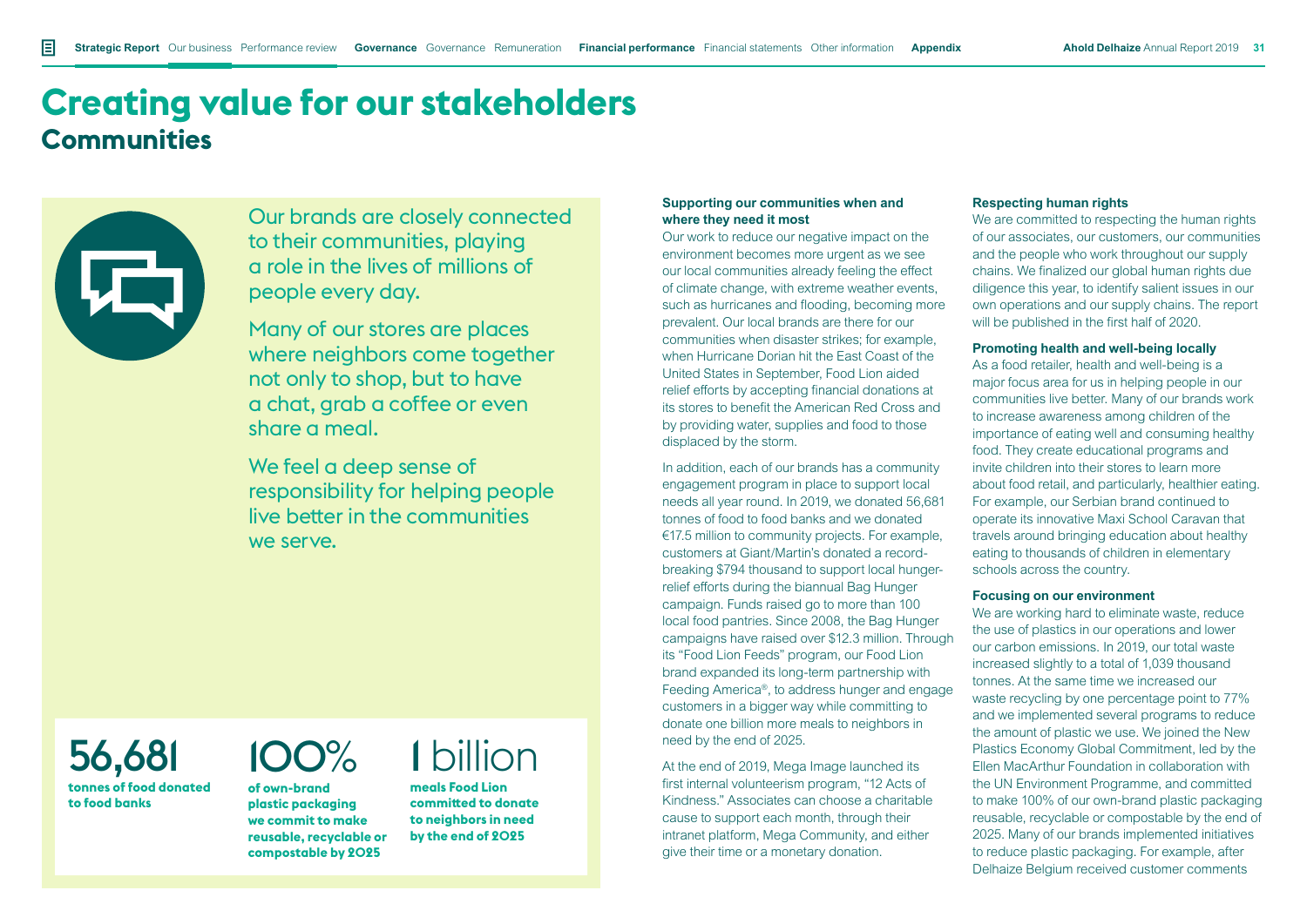### **Creating value for our stakeholders Communities** *continued*

asking why they needed to wrap multi-packs of apples in plastic, the produce team put their heads together to think of a solution, together with the supplier. They came up with an idea to use a carton made from cardboard alone. This has resulted in impressive plastic reduction.

While reducing carbon emissions from our operations, we are working to better understand how climate change will impact our business. We are mapping the emissions from our supply chain and have committed to setting long-term, science-based climate targets covering our operations and supply chain. In 2019, we reduced emissions from our stores, distribution centers and transportation by 159 thousand tonnes to 4,056 thousand tonnes.

#### **Partnering with suppliers to improve lives outside of our markets**

Our influence – and the positive affect we can have – extends much further than our operating area. Through our suppliers, we are connected to, and impact, communities across the globe.

Input from our suppliers, both local and global, helps us to create better products for customers. find new ways to reduce food waste, and increase economic, social and environmental value for the communities we source from throughout the supply chain. To this end, we maintain multiple communication channels with our suppliers, including face-to-face meetings, online communication and supplier events. We aim for long-term relationships and have several strategic partnerships with key suppliers.

In 2019, 71% of own-brand production units in high-risk countries were audited on social compliance.

#### **Collaborating across the industry to have a global impact**

In addition, we collaborate with other retailers and manufacturers, through memberships in industry associations and other partnerships, to improve global health, sustainability, product transparency, compliance monitoring and the well-being of workers in our communities and around the world.

Ahold Delhaize has a strong collaboration with the Consumer Goods Forum, a platform to work on non-competitive issues such as sustainability and health and wellness. Other memberships include regional and local industry associations, such as the Food Marketing Institute, the Dutch Food Retail Association ("Centraal Bureau Levensmiddelenhandel"), the European Retail Round Table, and Eurocommerce.

Ahold Delhaize is a signatory of the United Nations Global Compact – an initiative for businesses committed to aligning their operations and strategies with 10 universally accepted principles in the areas of human rights, labor, environment and anti-corruption. These principles are addressed in our policies, practices and Leading Together strategy.

#### **Tax transparency and responsibility**

Another way we seek to make a positive impact in the communities where we operate and be a better neighbor is by paying taxes. In doing so, we take into consideration social and corporate responsibility and the interests of all our stakeholders. Our risk appetite for non-tax compliance is very low.

We aim to file our taxes in full compliance with local laws and regulations. Our tax compliance is based on a reasonable and responsible interpretation of tax laws. We recognize the risk that non-compliance with applicable tax laws and regulations could result in damage to Ahold Delhaize's reputation or to the relationship with our host countries. We also recognize that not contributing our share in taxes could impact the economic development of these countries due to reduced tax receipts.

Ahold Delhaize engages with tax authorities based on mutual trust, and we seek open and transparent working relationships with them. This helps both the tax authorities and Ahold Delhaize ensure timely and efficient compliance. In the U.S., we participate in the IRS Compliance Assurance Program (CAP) and in the Netherlands we concluded a covenant (horizontal monitoring) with the Dutch tax authorities. Starting in 2020, a new arrangement with the Dutch Tax Authorities will be implemented. We attempt to discuss and clarify uncertainties about the tax treatment up-front with the tax authorities.

Additional information on our tax position and tax paid is disclosed in *Note 10* to the consolidated financial statements and in our tax policy as published on the Ahold Delhaize website.